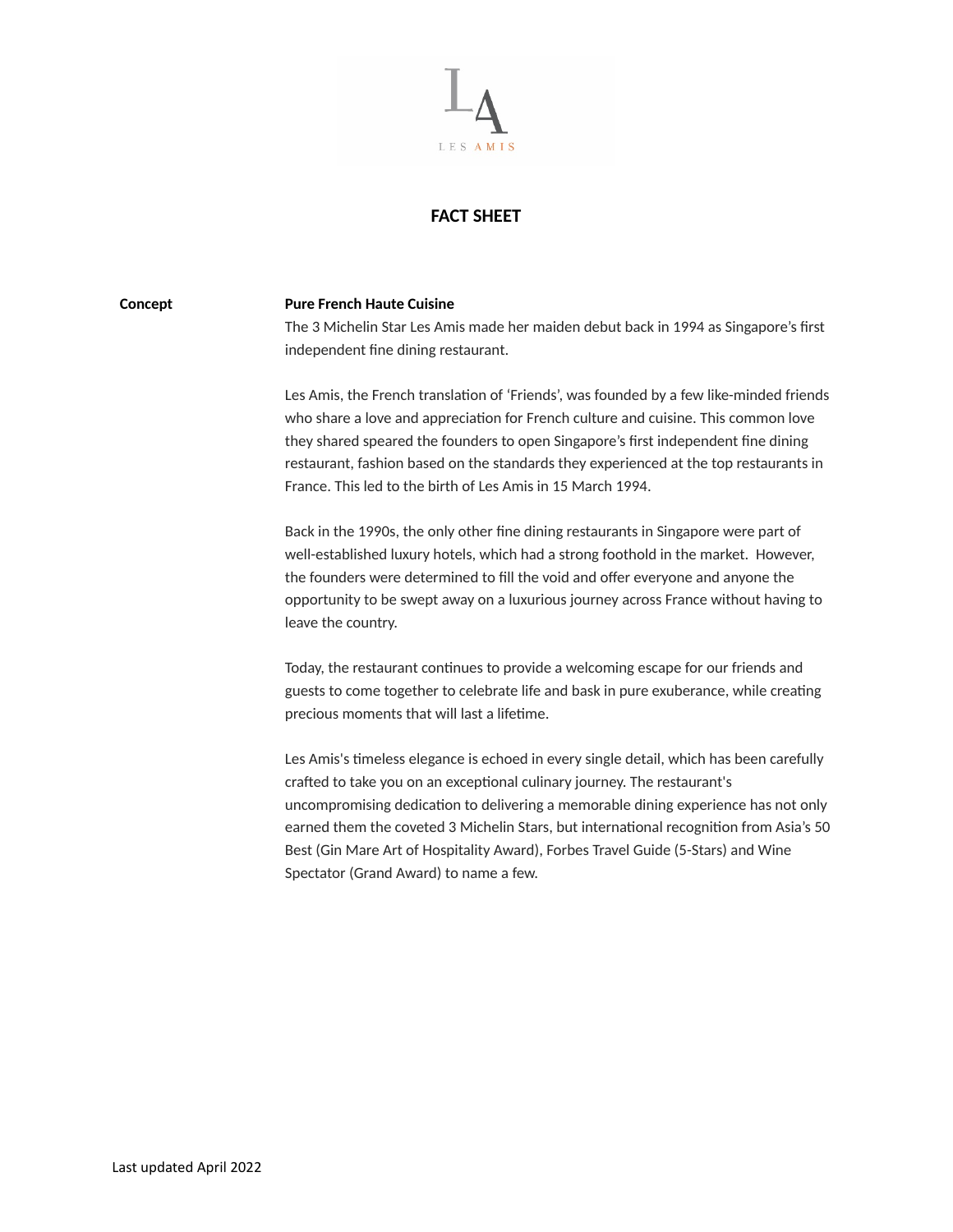

| <b>Cuisine</b>              | Under the leadership of the highly decorated Chef Sebastien Lepinoy, a new chapter in<br>Les Amis' rich history begins. Les Amis is the only restaurant in Singapore devoted to<br>pure French haute cuisine. Chef Lepinoy's collection of recipes features a plethora of<br>prized seasonal ingredients sourced from all over France. All his dishes are prepared<br>with finesse and a high level of technicality, displaying true mastery of French<br>gastronomy. |
|-----------------------------|-----------------------------------------------------------------------------------------------------------------------------------------------------------------------------------------------------------------------------------------------------------------------------------------------------------------------------------------------------------------------------------------------------------------------------------------------------------------------|
|                             | Every element that goes onto the plate is freshly prepared and made in-house. With<br>every course, the service team shares intriguing details about the origins of the<br>ingredients and their preparation method to encourage a new level of appreciation for<br>each and every dish.                                                                                                                                                                              |
| <b>Wines</b>                |                                                                                                                                                                                                                                                                                                                                                                                                                                                                       |
|                             | Les Amis boasts one of the most extensive wine lists in Asia. Wine Spectator has<br>awarded Les Amis with the coveted Grand Award since 1996. The Grand Award is the<br>highest honour that can be given to a restaurant as it is only presented to restaurants<br>with the greatest wine list in the world                                                                                                                                                           |
|                             | With more than 2500 labels, 8000 bottles, housed in a temperature-and-humidity<br>controlled wine cellar, the award-winning wine list is designed to complement Les<br>Amis' cuisine. Most of the wines hail from France, mainly Burgundy and Bordeaux.<br>New and Old-World wines displaying high level of quality are also available.                                                                                                                               |
| Location                    | Orchard Road, in the heart of the shopping district.                                                                                                                                                                                                                                                                                                                                                                                                                  |
| <b>Address</b>              | 1 Scotts Road                                                                                                                                                                                                                                                                                                                                                                                                                                                         |
|                             | #01-16 Shaw Centre                                                                                                                                                                                                                                                                                                                                                                                                                                                    |
|                             | Singapore 228208                                                                                                                                                                                                                                                                                                                                                                                                                                                      |
| <b>Website/Social Media</b> | http://www.lesamis.com.sg                                                                                                                                                                                                                                                                                                                                                                                                                                             |
|                             | www.facebook.com/lesamisrestaurant                                                                                                                                                                                                                                                                                                                                                                                                                                    |
|                             | www.instagram.com/lesamisrestaurant                                                                                                                                                                                                                                                                                                                                                                                                                                   |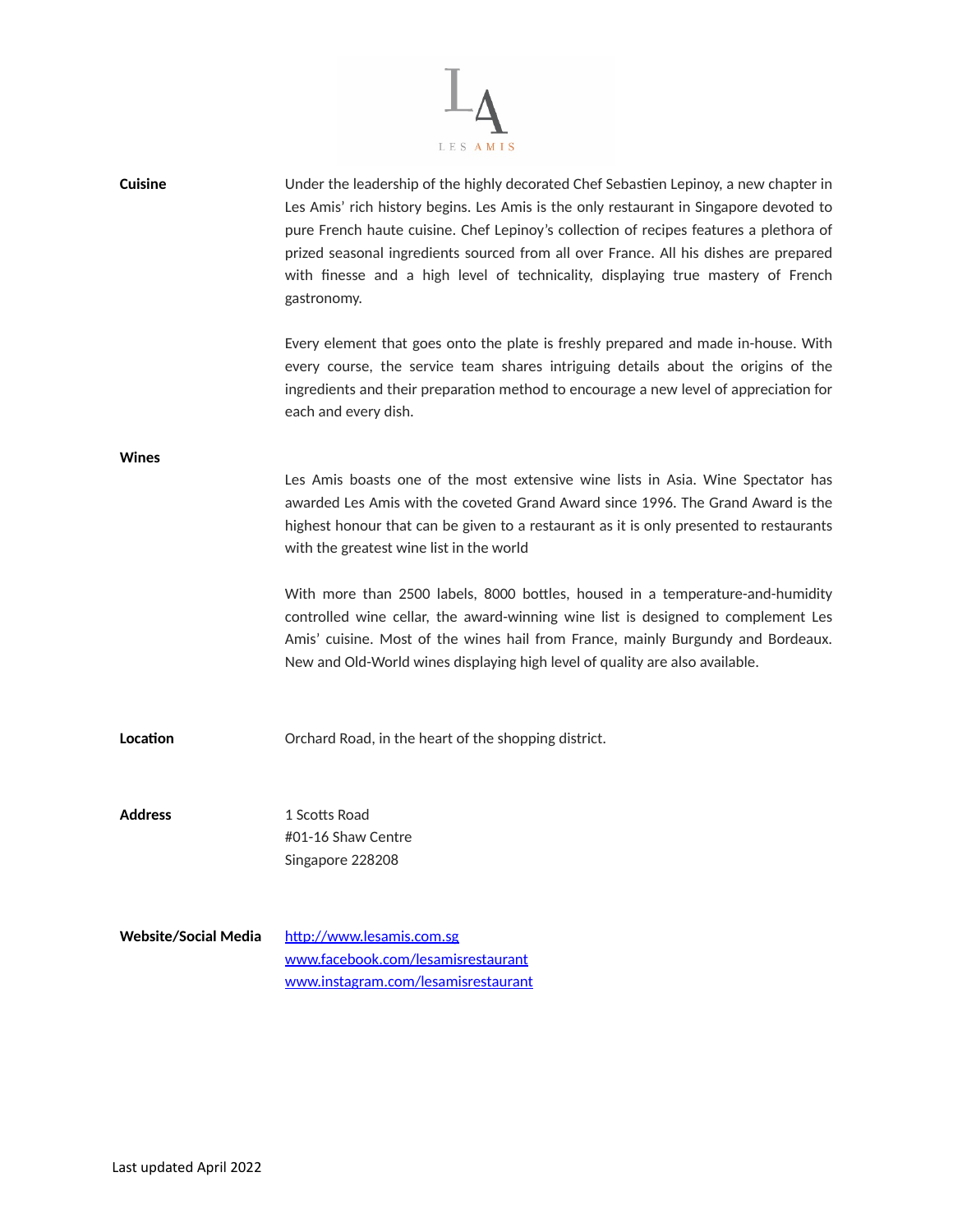

| <b>Reservations</b>     | Telephone: (65) 6733-2225<br>Email: lesamis@lesamis.com.sg<br>Online: www.lesamis.com.sg/reservations                                    |
|-------------------------|------------------------------------------------------------------------------------------------------------------------------------------|
| <b>Retail Concierge</b> | Email: order@lesamis.com.sg<br>WhatsApp: +65 8247 8326                                                                                   |
| Management              | Director of Culinary & Operations: Chef Sebastien Lepinoy<br>Pastry Chef: Cheryl Koh<br>General Manager & Wine Director: Herve Pennequin |
| Menu                    | Based on seasonality                                                                                                                     |

|                         | *Maximum seating per service is capped at only 50 guests* |
|-------------------------|-----------------------------------------------------------|
|                         | Magnum Room: 4                                            |
|                         | Chef's Table: 4                                           |
|                         | Private dining rooms (3 in total): 26                     |
| <b>Seating Capacity</b> | Restaurant Main dining area: 36                           |

| Open Daily                                         |
|----------------------------------------------------|
| Monday to Sunday                                   |
| Lunch: $12.00 \text{pm}$ (Last seating at 1.30 pm) |
|                                                    |
| Monday to Sunday                                   |
| Dinner: 7.00 pm (Last seating at 8.30 pm)          |
|                                                    |
|                                                    |

*Closed on certain public holidays. Please call to enquire.*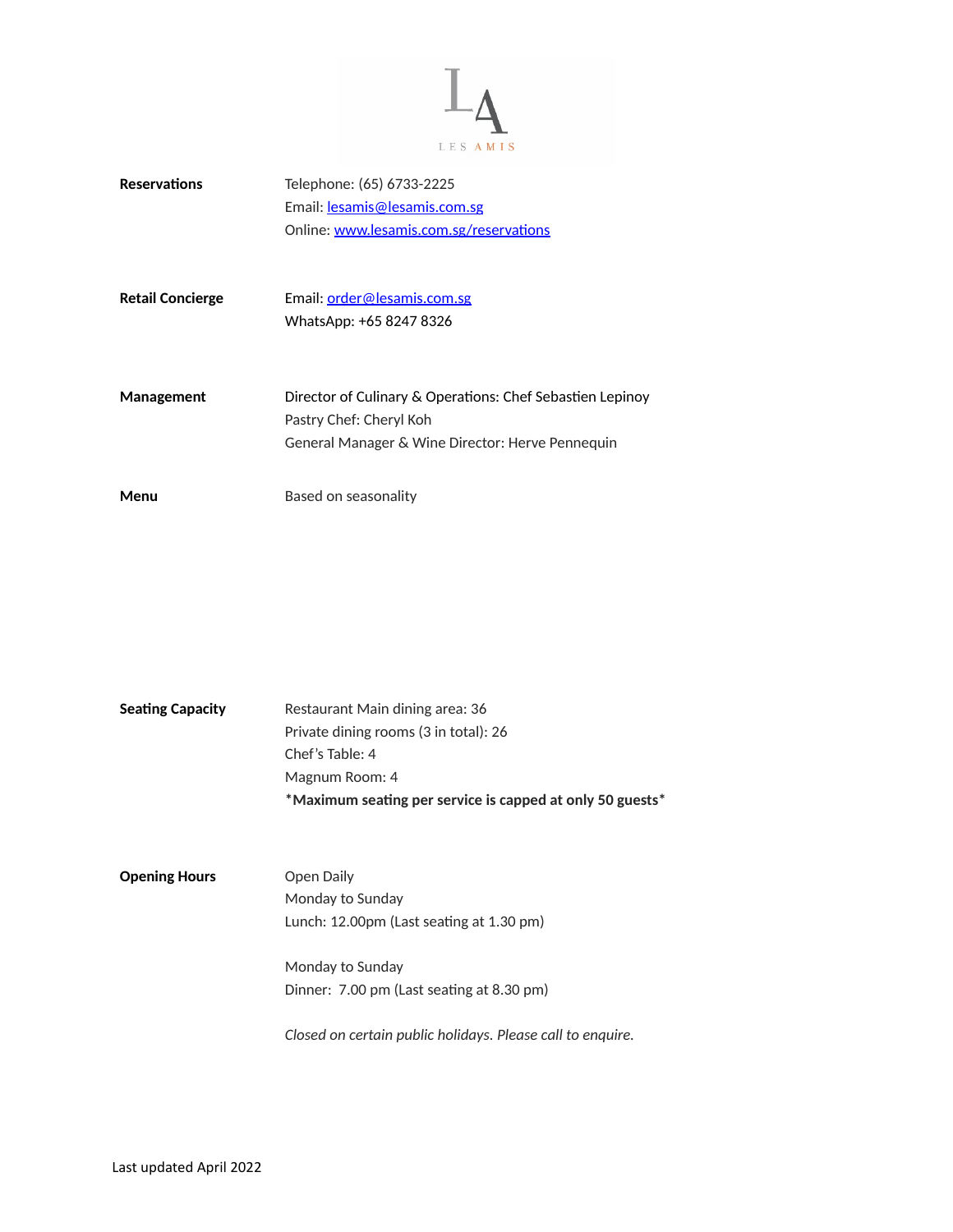

| <b>Dress Code</b>                     | Smart-casual<br>Please be reminded that all gentlemen should come dressed in long trousers and<br>covered shoes. Ladies should be dress elegantly.                                                                                                                                                                                                                                                                                           |
|---------------------------------------|----------------------------------------------------------------------------------------------------------------------------------------------------------------------------------------------------------------------------------------------------------------------------------------------------------------------------------------------------------------------------------------------------------------------------------------------|
| <b>Prices</b>                         | Please refer to our website for the latest menu prices.                                                                                                                                                                                                                                                                                                                                                                                      |
| Corkage                               | SGD 150 ++ per bottle (Wine)<br>SGD 300 ++ per bottle (Hard Liquor)<br>1-for-1 Policy - Guests are entitled to 1 corkage fee waiver for every bottle purchased<br>at the restaurant (limited to 3 labels)                                                                                                                                                                                                                                    |
| <b>Private Dining</b><br><b>Rooms</b> | Les Amis has four private rooms - one on the first level and three on the mezzanine<br>floor. The private room on the first level is the Chef's Table, which can accommodates<br>up to 5 diners a view of the kitchen through a glass window. The three private rooms<br>on the mezzanine floor are connected, and can be combined into one long private<br>dining room for a party of 26 guests.<br>Please contact us for more information. |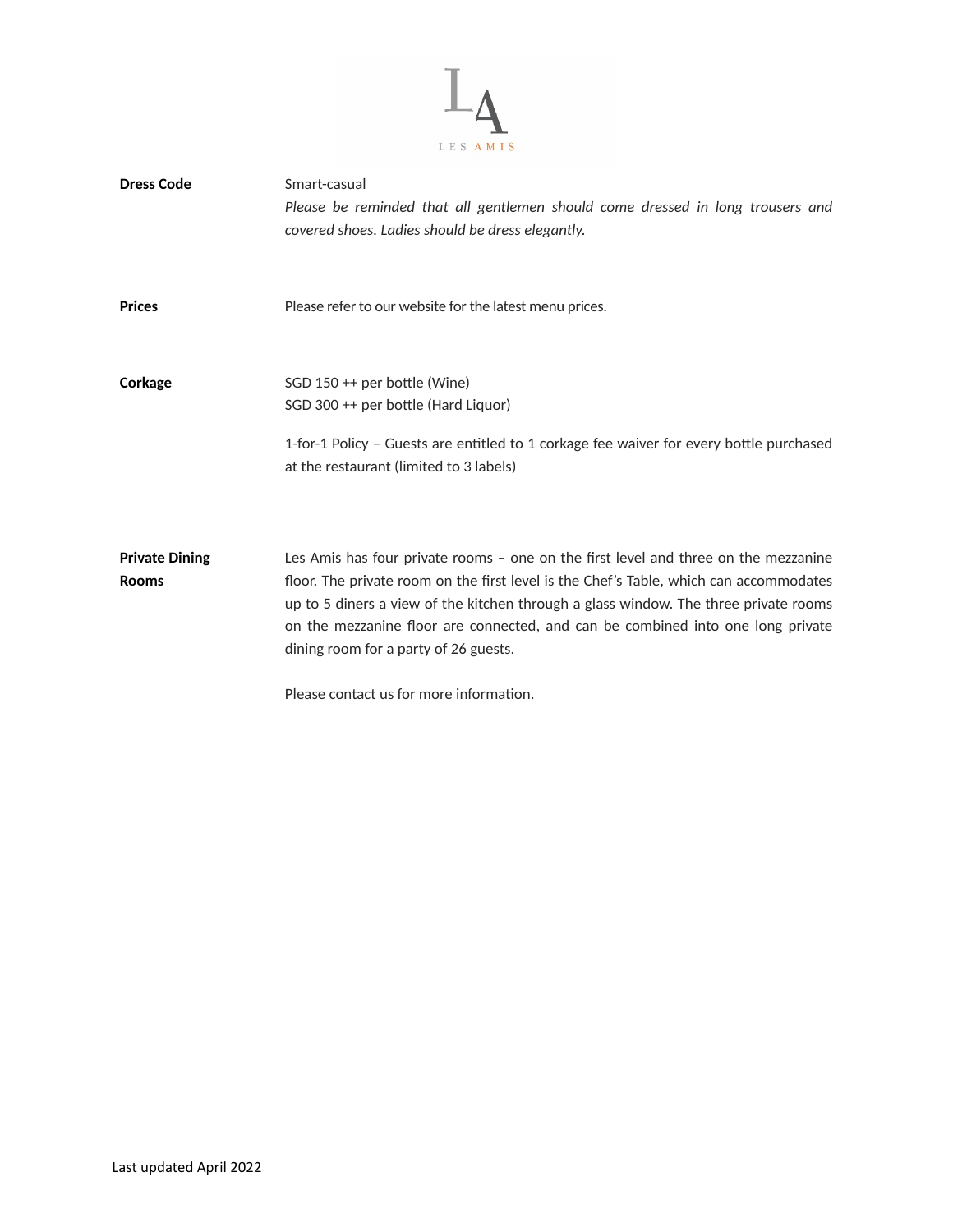

| <b>Awards &amp; Accolades</b> | 1995 - "Best of Award of Excellence" by Wine Spectator Magazine                |
|-------------------------------|--------------------------------------------------------------------------------|
|                               | 1996 - "Best Restaurant Wine List in the Far East & Supreme Award" by Decanter |
|                               | magazine                                                                       |
|                               | 1996-2012 - "The Grand Award" by Wine Spectator Magazine                       |
|                               | 1997 - "Best Dining Experience" by Singapore Tourism Board                     |
|                               | 2001-2004 - "Best Wine List Award" at the World Gourmet Summit                 |
|                               | 2001 & 2003 - "Best Restaurant Award" at the World Gourmet Summit              |
|                               | 2001-2003 - "Sommelier of the Year (Aby Tan)" at the World Gourmet Summit      |
|                               | 2002-2003 - "Greatest Table" by TABLES magazine                                |
|                               | 2004 - "Best Restaurant Wine List" by The Wine Review                          |
|                               | 2004-2006 - "Sommelier of the Year (Randy See)" at the World Gourmet Summit    |
|                               | 2007 - "World's Best Restaurants (ranked 83rd)" by S Pellegrino                |
|                               | 2008 - "Asia's 3rd Best Restaurant" by the Miele Guide                         |
|                               | 2008-2010 - "Sommelier of the Year (Timothy Goh)" at the World Gourmet Summit  |
|                               | 2009 - "World's Best Restaurants (ranked 60th)" by S. Pellegrino               |
|                               | 2009 - "Best Old World Wine List Award" at the World Gourmet Summit            |
|                               | 2009 - "Wine List of the Year" at the World Gourmet Summit                     |
|                               | 2011 - "Best Wine List (Western)" by The Peak: Gourmet & Travel Magazine       |
|                               | 2011 - "Asia's 19th Best Restaurant" by The Miele Guide                        |
|                               | 2012 - Singapore Service Star by Singapore Tourism Board                       |
|                               | 2012 - "World's Best Restaurants (Ranked 53rd)" by S. Pellegrino               |
|                               | 2012 - "Best Wine List (Western)" by The Peak: Gourmet & Travel Magazine       |
|                               | 2012 - "Best Restaurant" by I-S Magazine                                       |
|                               | 2013 - "Asia's 10th Best Restaurant" by The Miele Guide                        |
|                               | 2013 - "Asia's Best 50 Restaurants (Ranked 14th)" by S. Pellegrino             |
|                               | 2013 - "World's Best 100 Restaurants (Ranked 81st)" by S. Pellegrino           |
|                               | 2013 - "Best Restaurant" by I-S Magazine                                       |
|                               | 2013 - "Best Wine List (Western)" by The Peak: Gourmet & Travel Magazine       |
|                               | 2013 - "Wine Spectator Grand Award" by Wine Spectator Magazine                 |
|                               | 2014 - "Asia's Best 50 Restaurants (Ranked 14th)" by San Pellegrino            |
|                               | 2014 - "World's Best Restaurants (Ranked 86th)" by San Pellegrino              |
|                               | 2014 - "Three-Star for the World's Best Wine list" by The World of Fine Wines  |
|                               | 2015 - "Asia's Best 50 Restaurants (Ranked 13th)" by San Pellegrino            |
|                               | 2016 - "Asia's Best 50 Restaurants (Ranked 12TH)" by S. Pellegrino             |
|                               | 2016 - "Asia's Best Pastry Chef (Cheryl Koh)" by Cacao Barry                   |
|                               | 2016 - "2 Michelin Stars" by Michelin Guide Singapore                          |
|                               | 2014 - 2017 - "Four-Star Restaurant" by Forbes Travel Guide                    |
|                               | 2017 - "Asia's Top 50 Restaurants (Ranked 16th)" by S. Pellegrino              |
|                               | 2018 - "Asia's Top 50 Restaurants (Ranked 29th)" by S. Pellegrino              |
|                               | 2018 - "2 Michelin Stars" by Michelin Guide Singapore                          |
|                               | 2019 - "2 Black Pearls" by Black Pearl Meituan-Dianping                        |
|                               | 2019 - "Asia's Best 50 Restaurants (Ranked 33RD)" by S. Pellegrino             |
|                               | 2019 - "3 Michelin Stars" by Michelin Guide Singapore                          |
|                               |                                                                                |